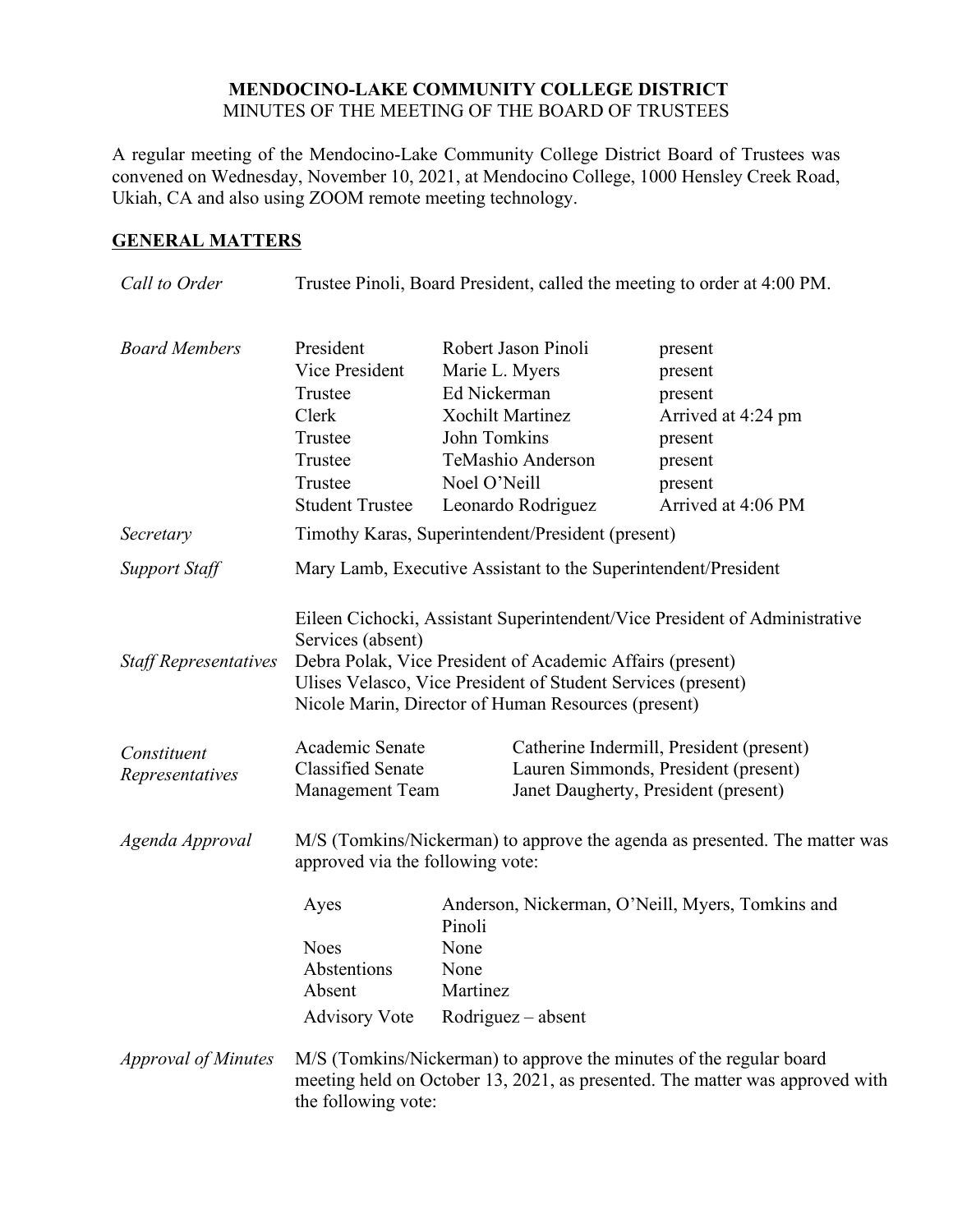|                                                         | Ayes                                                                                                                                                                                                                                 | Anderson, Nickerman, O'Neill, Myers, Tomkins, and<br>Pinoli                                                                                                                                                              |  |
|---------------------------------------------------------|--------------------------------------------------------------------------------------------------------------------------------------------------------------------------------------------------------------------------------------|--------------------------------------------------------------------------------------------------------------------------------------------------------------------------------------------------------------------------|--|
|                                                         | <b>Noes</b>                                                                                                                                                                                                                          | None                                                                                                                                                                                                                     |  |
|                                                         | Abstentions                                                                                                                                                                                                                          | None                                                                                                                                                                                                                     |  |
|                                                         | Absent                                                                                                                                                                                                                               | Martinez                                                                                                                                                                                                                 |  |
|                                                         |                                                                                                                                                                                                                                      | Advisory Vote Rodriguez – absent                                                                                                                                                                                         |  |
| <b>Public Comment on</b><br><b>Closed Session Items</b> |                                                                                                                                                                                                                                      | There were no comments made on closed session items.                                                                                                                                                                     |  |
|                                                         | <b>CLOSED SESSION</b><br>discussions held this evening.                                                                                                                                                                              | The Board President Pinoli announced there would be no closed session                                                                                                                                                    |  |
| <b>Public Comments</b>                                  |                                                                                                                                                                                                                                      | There were no comments from the public                                                                                                                                                                                   |  |
|                                                         | PRESIDENT AND ADMINISTRATION REPORT<br>A written report was presented by Superintendent/President Karas who added<br>the following information:                                                                                      |                                                                                                                                                                                                                          |  |
|                                                         | Over the weekend, the Mendocino College Repertory Dance Company<br>performed for an outdoor audience on the Ukiah campus.                                                                                                            |                                                                                                                                                                                                                          |  |
|                                                         |                                                                                                                                                                                                                                      | Superintendent/President Karas informed the board he recently had the<br>privilege of giving the welcome for the Native American Heritage Month kick-<br>off event where Trustee Anderson performed the Native blessing. |  |
|                                                         |                                                                                                                                                                                                                                      | He also had the opportunity to meet with several of our faculty members at the<br>local AAUW meeting last evening in Ukiah.                                                                                              |  |
|                                                         |                                                                                                                                                                                                                                      | The men's and women's soccer and women's volleyball seasons have now<br>completed and we are starting the men's and women's basketball season.                                                                           |  |
|                                                         | We recently reviewed the student trustee privileges which were granted by the<br>Board in May 2021. Upon review, we realized the board has awarded our<br>student trustee with the highest level of privileges which can be granted. |                                                                                                                                                                                                                          |  |
|                                                         | <b>CONSENT AGENDA</b>                                                                                                                                                                                                                |                                                                                                                                                                                                                          |  |
|                                                         | M/S (Nickerman/Myers) Board of Trustees does hereby approve the Consent<br>Agenda as presented. The consent agenda was approved with the following<br>vote:                                                                          |                                                                                                                                                                                                                          |  |
|                                                         | Ayes                                                                                                                                                                                                                                 | Myers, O'Neill, Tomkins, Anderson, Nickerman and Pinoli                                                                                                                                                                  |  |
|                                                         | <b>Noes</b>                                                                                                                                                                                                                          | None                                                                                                                                                                                                                     |  |
|                                                         | Abstentions                                                                                                                                                                                                                          | None                                                                                                                                                                                                                     |  |
|                                                         | Absent                                                                                                                                                                                                                               | Martinez                                                                                                                                                                                                                 |  |
|                                                         | <b>Advisory Vote</b>                                                                                                                                                                                                                 | Rodriguez - aye                                                                                                                                                                                                          |  |
|                                                         |                                                                                                                                                                                                                                      | Items with an asterisk * were approved by one motion as the Consent Agenda.                                                                                                                                              |  |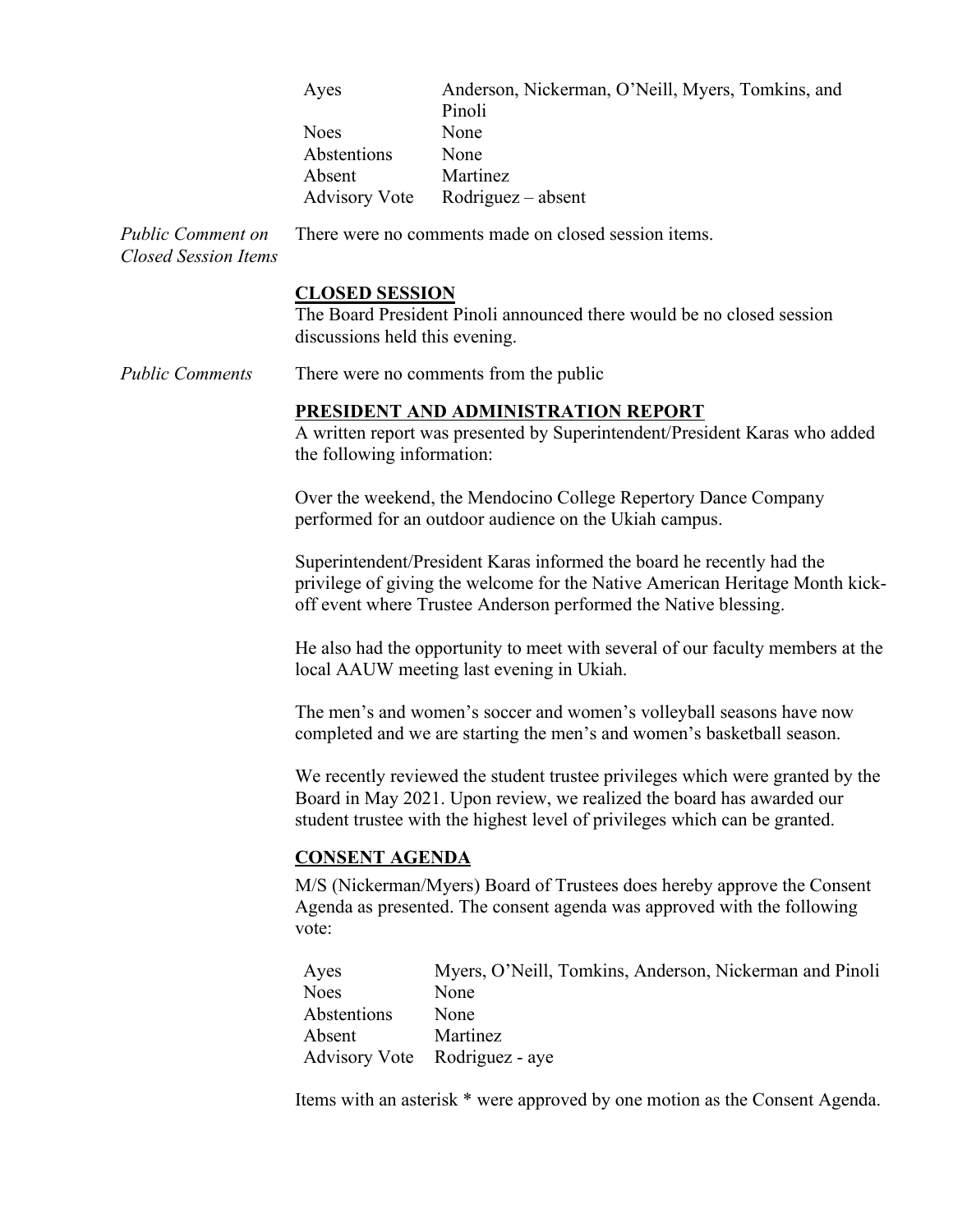# **Personnel**

| Consideration to<br>approve Personnel<br>List - Short Term<br>Non-Continuing<br><b>Employees</b>                                                                                                                                     | *RESOLVED, That the Mendocino-Lake Community College District Board<br>of Trustees does hereby ratify the employment of the short-term non-<br>continuing (STNC) employees as submitted and presented at the meeting<br>pending receipt of all necessary employment eligibility requirements.                                                                                                                                                                                                                           |
|--------------------------------------------------------------------------------------------------------------------------------------------------------------------------------------------------------------------------------------|-------------------------------------------------------------------------------------------------------------------------------------------------------------------------------------------------------------------------------------------------------------------------------------------------------------------------------------------------------------------------------------------------------------------------------------------------------------------------------------------------------------------------|
| Consideration to<br>approve<br>$Employment -$<br>Classified                                                                                                                                                                          | *RESOLVED, That the Mendocino-Lake Community College District Board<br>of Trustees hereby employs Jennifer Lombari as Accounting Specialist<br>effective November 15, 2021; Samantha Barrera-Stanford as Human<br>Resources Technician effective December 1, 2021; Bonnie Lockhart as<br>Student Equity and Achievement Specialist, effective January 21, 2022; and<br>Augusto Calderon as Programmer Analyst, Sr., effective January 1, 2022;<br>pending receipt of all necessary employment eligibility requirements. |
| Consideration to<br>approve<br>$Employment - Full-$<br>Time Temporary<br>Faculty                                                                                                                                                     | *RESOLVED, That the Mendocino-Lake Community College District Board of<br>Trustees hereby employs Debra Summit, Full-Time Temporary Faculty,<br>Nursing, effective January 14, 2022; pending receipt of all necessary<br>employment eligibility requirements.                                                                                                                                                                                                                                                           |
| Consideration to<br>approve<br>$Employment -$<br>Temporary<br>Classified<br>Administrator                                                                                                                                            | *RESOLVED, That the Mendocino-Lake Community College District Board of<br>Trustees hereby ratifies the employment of Alyson Bailey-Blair, Temporary<br>Director of COVID-19 Response, effective November 1, 2021.                                                                                                                                                                                                                                                                                                       |
| Consideration of<br>Transfer – Classified                                                                                                                                                                                            | *RESOLVED, That the Mendocino-Lake Community College District Board of<br>Trustees hereby approves the transfer of Manuel Galicia, Outreach and Support<br>Specialist (HEP), effective January 1, 2022.                                                                                                                                                                                                                                                                                                                 |
| Consideration to<br>approve Working<br>Out Of Class<br>Compensation                                                                                                                                                                  | *RESOLVED, That the Mendocino-Lake Community College District Board<br>of Trustees hereby approves the Working Out of Class Compensation for Jana<br>Rauch as presented.                                                                                                                                                                                                                                                                                                                                                |
| Consideration of the<br>Mendocino-Lake<br><b>Community College</b><br><b>District Reopeners</b><br>to Mendocino-Lake<br><b>Community College</b><br>Classified<br><b>Bargaining</b><br>Unit/SEIU, Local<br>1021 (MLCCCBU)<br>2022/23 | *RESOLVED, That the Mendocino-Lake Community College District Board<br>of Trustees hereby receives the initial 2022/23 collective bargaining proposal<br>from Mendocino-Lake Community College District and directs the<br>Superintendent/President to receive related public comments prior to the<br>December Board meeting.                                                                                                                                                                                          |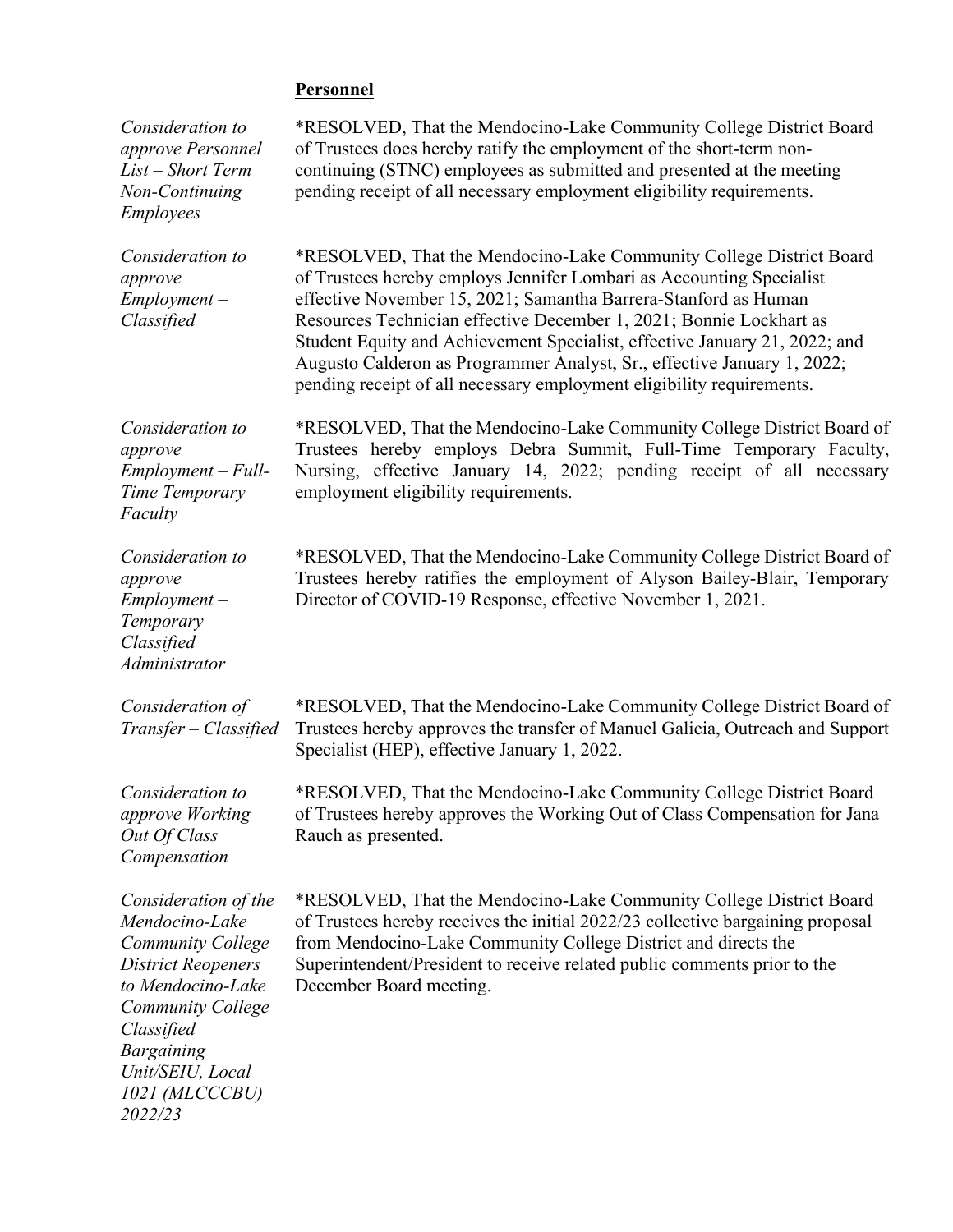# **Other Items**

| Fiscal Report as of<br>September 30, 2021                                            | presented.                                                                                                                                                                                                                                                                                                                                                                    | *RESOLVED, That the Mendocino-Lake Community College District Board<br>of Trustees hereby accepts the fiscal report as of September 30, 2021, as |  |
|--------------------------------------------------------------------------------------|-------------------------------------------------------------------------------------------------------------------------------------------------------------------------------------------------------------------------------------------------------------------------------------------------------------------------------------------------------------------------------|--------------------------------------------------------------------------------------------------------------------------------------------------|--|
| Quarterly Fiscal<br>Status Report-<br>AB2910                                         | *RESOLVED, That the Mendocino-Lake Community College District Board<br>of Trustees hereby accepts the Quarterly Fiscal Status Report as presented.                                                                                                                                                                                                                            |                                                                                                                                                  |  |
| Authorization for<br>Remote<br>Teleconference<br>$Meetings -$<br>Resolution 11-21-01 | *RESOLVED, That the Mendocino-Lake Community College District Board<br>of Trustees hereby adopt Resolution $#11-21-01$ and authorizes the continuation<br>of virtual meetings pursuant to the conditions outlined in Assembly Bill 361 as<br>presented.                                                                                                                       |                                                                                                                                                  |  |
| Sale of Surplus<br>Property                                                          | *RESOLVED, That the Mendocino-Lake Community College District Board<br>of Trustees does hereby authorize the sale of the surplus property as listed on<br>Attachment A and further authorizes staff to dispose of property with an<br>insufficient value to defray the costs of arranging a sale in a manner consistent<br>with the College's commitment to recycling.        |                                                                                                                                                  |  |
|                                                                                      | <b>ACTION ITEMS</b>                                                                                                                                                                                                                                                                                                                                                           |                                                                                                                                                  |  |
| Award of Contract –<br>North County Center<br><b>HVAC</b> Project                    | After reviewing the information presented and subsequent discussion, the<br>board took the following action:                                                                                                                                                                                                                                                                  |                                                                                                                                                  |  |
|                                                                                      | M/S (Nickerman/Myers) that the Mendocino-Lake Community College<br>District Board of Trustees does hereby award the contract for the North County<br>Center HVAC Project to Matrix HG, Inc. for \$92,244 with the following vote:                                                                                                                                             |                                                                                                                                                  |  |
|                                                                                      | Ayes<br><b>Noes</b><br>Abstentions<br>Absent                                                                                                                                                                                                                                                                                                                                  | Anderson, Myers, Nickerman, O'Neill, Tomkins, and Pinoli<br>None<br>None<br>Martinez<br>Advisory Vote Rodriguez - aye                            |  |
| <b>Board Policy</b><br>Additions and<br>Revisions - Second<br>Reading                | After reviewing the information presented and discussion, the board took the<br>following action:                                                                                                                                                                                                                                                                             |                                                                                                                                                  |  |
|                                                                                      | M/S (Nickerman/O'Neill) that the Mendocino-Lake Community College<br>District Board of Trustees does hereby adopt Board Policy 2010- Board<br>Membership; Board Policy 2200 - Board Duties and Responsibility; Board<br>Policy 2431 - Superintendent/President Selection and Board Policy 2432 -<br>Superintendent/President Succession as presented with the following vote: |                                                                                                                                                  |  |
|                                                                                      | Ayes<br><b>Noes</b><br>Abstentions<br>Absent                                                                                                                                                                                                                                                                                                                                  | Nickerman, Myers, O'Neill, Tomkins, Anderson and Pinoli<br>None<br>None<br>Martinez                                                              |  |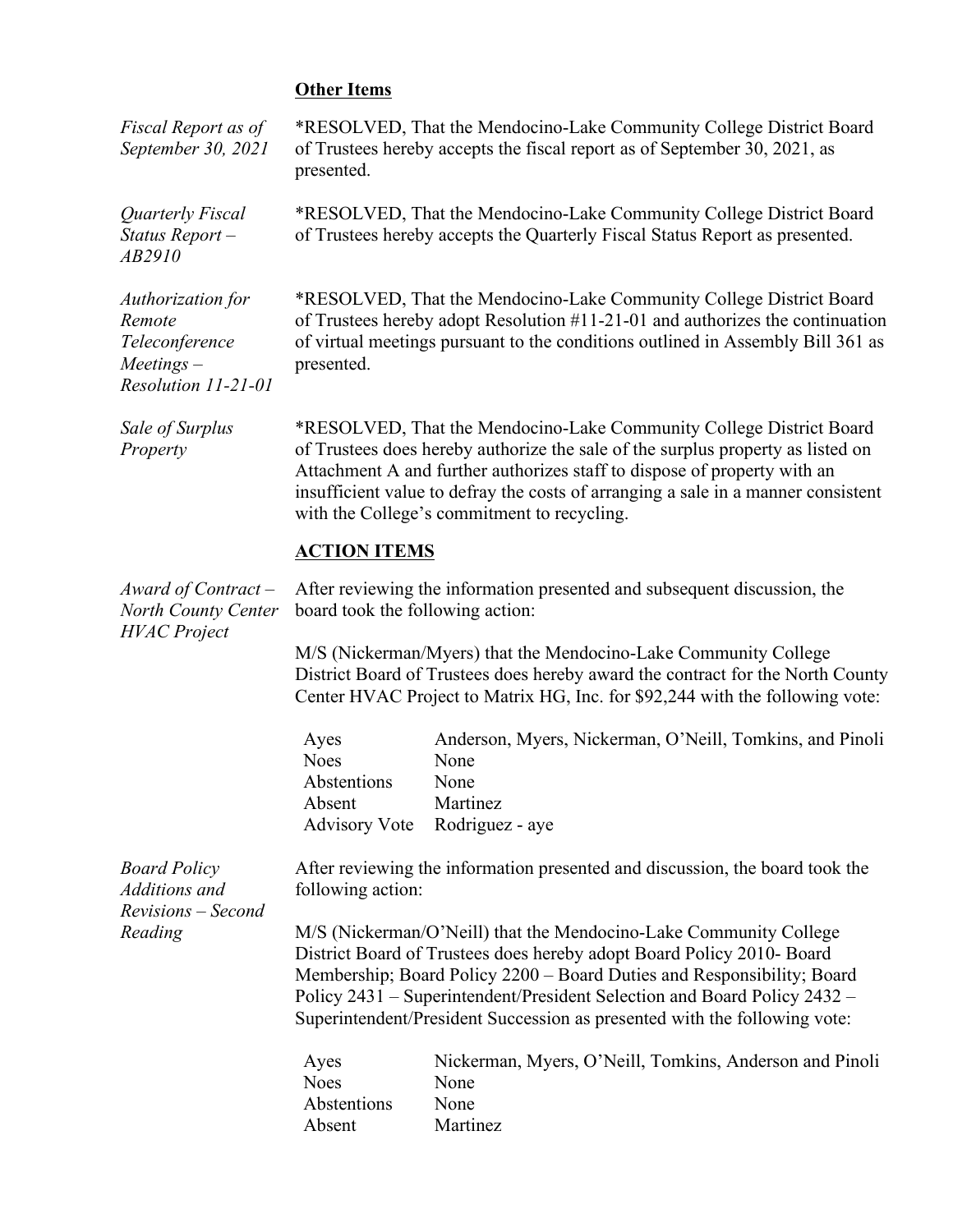Advisory Vote Rodriguez – aye

*Big Picture* A presentation entitled "Big Picture/Big Projects at MLCCD" was made by Director of Facilities Lojowsky.

> Every June, the 5-year plan comes before the board for approval. We have now begun making some movement on those projects.

The District Priorities established by the Board of Trustees in October 2021 includes a priority which states "Demonstrate purposeful allocation of resources, make strategic investments in technology, infrastructure, facilities, and strengthen sustainable and resilient practices to create a supportive and collaborative  $21<sup>st</sup>$  Century learning environment." Some of the projects currently in the works include the following:

Self-Generation Incentive Program (SGIP) – This is a \$1.5 million dollar grant project which utilizes a battery storage system to capture excess electrical production during peak daylight times and deploys the production back to the District during times of peak electrical demand. Sunpower was awarded this project which includes a guaranteed savings of \$145,000 pr year for 15 years and is currently scheduled for installation in August 2022.

Emergency Access Road – Hensley Creek Road has one-way in and one-way out. The College Foundation began purchasing neighboring properties in 2015 with the goal of establishing an emergency access road. Establishment of an access road was a primary recommendation which came out of the active shooter drill held in conjunction with the Mendocino County Sheriff's Department in 2016. With this in mind, we applied for the Community Foundation of Mendocino County resiliency Grant to help fund this project. Currently 30% of the plans are complete with a ROM estimate at \$1.5 million. Anticipated construction is slated for summer 2022.

North County Center Phase 2 – We submitted our initial project proposal in 2017 based on our enrollments at that time. We scored well at that time. The ACBO facilities task force changed the scoring metrics to align with Visions for Success from the Chancellor's Office in 2019-20. With this change in mind, we resubmitted our proposal in 2020 and scored even better than our previous submission. We are now working on a Formal Project Proposal for submission in July 2022. The proposal would add an additional 12,000-15,000 square feet of space to the Center and the district would need to pay 50% of the total cost of the project. If approved, the additional space would open to students in the fall 2028.

Fine Woodworking at the Coast – This program is currently housed in an old warehouse building built in early 1980s. It is approximately 4,000 square feet in size and is located four miles away from the Coast Center campus. Our plan would be to move the Fine Woodworking program to the Coast Center which would create flexible maker space and would bring the woodworking students to the Coast Center and its culture.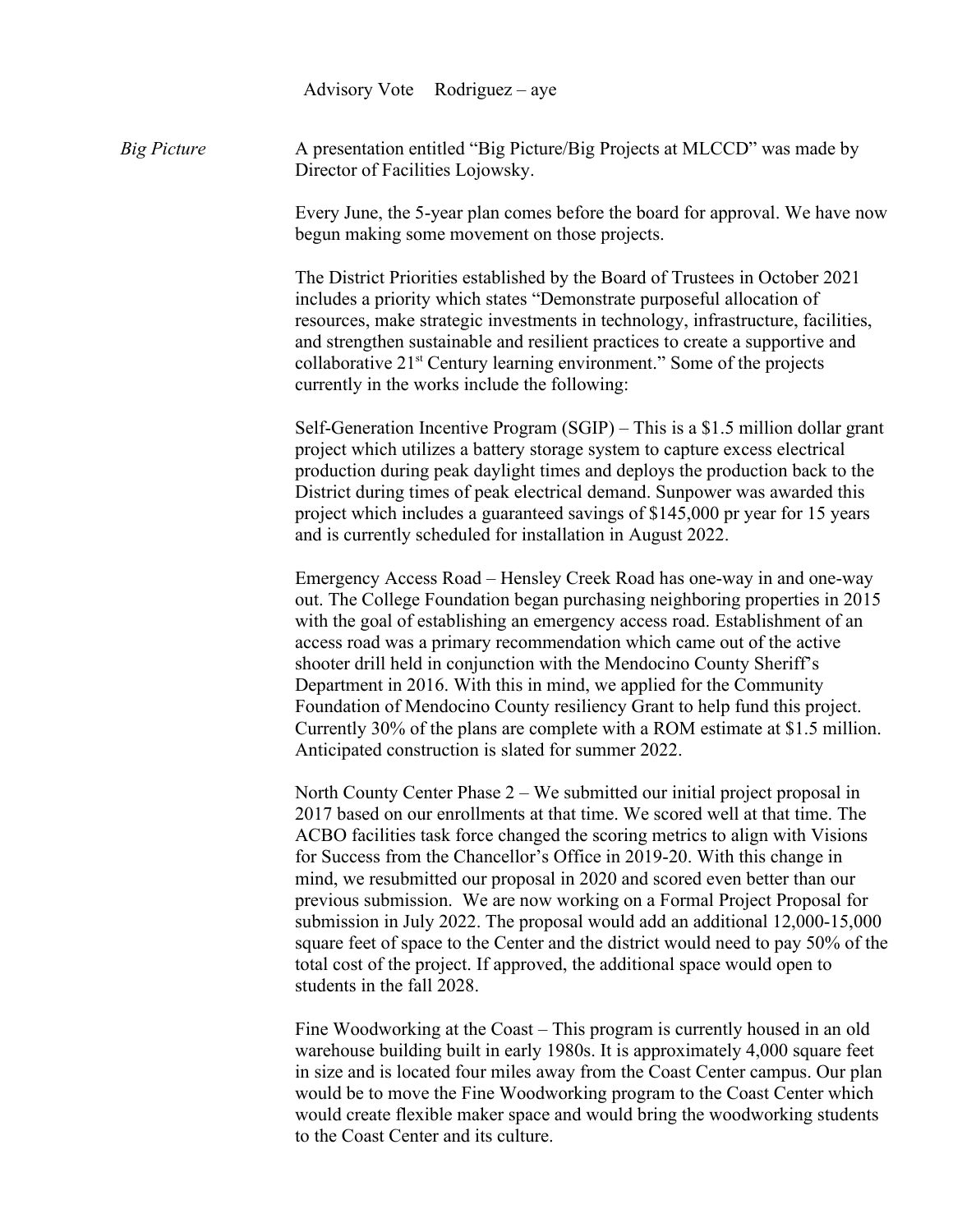Lake Center Parking Lots – Phase 2 – The parking lots need resurfacing. Phase 2 has not yet defined but enrollments are not yet ready to support the expansion. A 2018 study determined a 160 kWh solar carport system was feasible.

Ukiah Campus – The parking lots are in worse shape than the Lake Center and are deteriorating. Currently, it is estimated there are 5-10 years useful life remaining. Current costs would equate to approximately \$1-\$2 million and no State funding can be used. We may need to possibly consider a parking fee in the future to cover these costs.

Trustee Anderson asked about the possibility of a microgrid as part of the SGIP project. Director Lojowsky stated we are definitely interested but when we applied for it as part of the grant, we did were not awarded that portion. Trustee Anderson added the Lake Center also only has one-way in and oneway out. Director Lojowsky replied the Lake Center does not currently have the enrollments to support an alternative plan. Trustee Anderson then asked about the plan to increase enrollments. Vice President Polak addressed the enrollment question by stating enrollments began to decline with the fires in Lake County and was exacerbated with the COVID pandemic but we are currently working with dual enrollment as well as mapping a 4-year plan so students can see a pathway to meet their educational goals.

Trustee Myers asked about the access road and whether the neighbors are in agreement with this? Director Lojowsky stated he has spoken with the neighbor closest to the college and he agrees. He added there will be no additional traffic or congestion as the access road will be blocked by gates and will be used for emergencies access only.

Trustee Nickerman stated the construction program in Fort Bragg should build their own building.

Trustee O'Neill stated he is in support of all the projects and finds the upcoming changes very exciting.

Trustee Tomkins asked which of these projects is the most important? Director Lojowsky stated each project has its own benefits and all of the projects are important and have all gone through the participatory governance process.

Student Trustee Rodriguez added that all of these are great projects and we should look at matching the human infrastructure with the facilities.

Trustee Pinoli thanked Director Lojowsky for the information and the presentation. He added he would like to see the Superintendent/President draft a capital budget and bring to the board as an action item that could be used to fund some of these projects. This draft would then become part of the board budget priorities in the spring.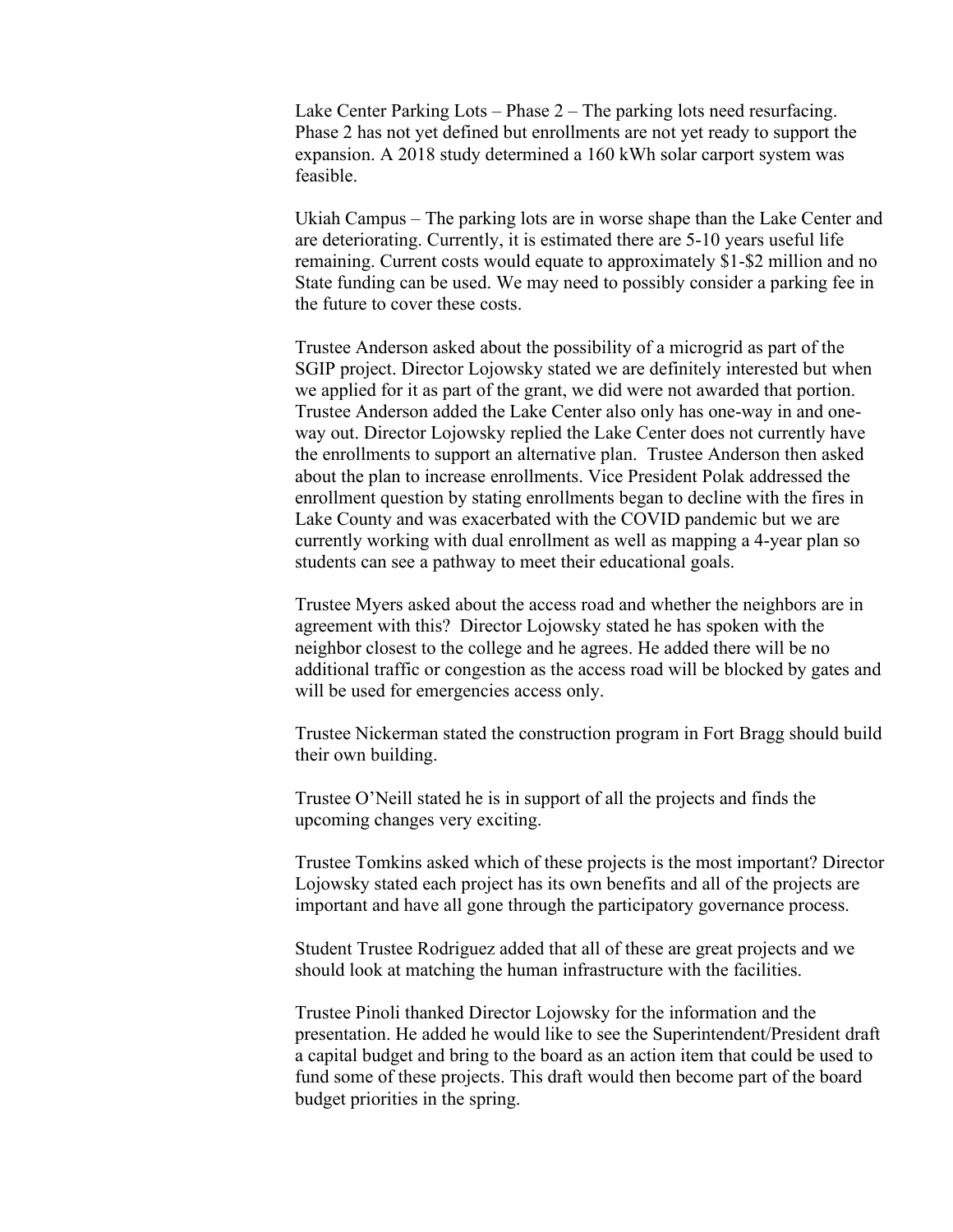#### **INFORMATIONAL REPORTS**

| Mendocino College<br>Foundation, Inc.                                                                 | A written report was submitted by the Mendocino College Foundation staff.<br>Joe Atherton, Director of Fiscal Services stated he had nothing to add.                                                                                                                                                                                                                                                                                                                                                                                                                                                                                                                                        |
|-------------------------------------------------------------------------------------------------------|---------------------------------------------------------------------------------------------------------------------------------------------------------------------------------------------------------------------------------------------------------------------------------------------------------------------------------------------------------------------------------------------------------------------------------------------------------------------------------------------------------------------------------------------------------------------------------------------------------------------------------------------------------------------------------------------|
| <b>Constituents Group</b><br>Reports                                                                  | <b>Academic Senate</b><br>A written report was submitted by Academic Senate President Indermill who<br>stated she had nothing to add.                                                                                                                                                                                                                                                                                                                                                                                                                                                                                                                                                       |
|                                                                                                       | <b>Classified Senate</b><br>A written report was submitted by Classified Senate President Lauren<br>Simmonds who stated she had nothing to add.                                                                                                                                                                                                                                                                                                                                                                                                                                                                                                                                             |
|                                                                                                       | <b>Management Team</b><br>A written report was submitted by Management Team President Janet<br>Daugherty who stated she had nothing to add.                                                                                                                                                                                                                                                                                                                                                                                                                                                                                                                                                 |
|                                                                                                       | <b>TRUSTEE COMMUNICATION</b>                                                                                                                                                                                                                                                                                                                                                                                                                                                                                                                                                                                                                                                                |
| <b>Board Policies</b><br>Additions and<br>$Revisions - First$<br>Reading                              | Board policy 2015 - Student Member; Board Policy 2110 - Vacancies on the<br>Board; Administrative Procedure 2110.1 – Vacancies on the Board; Board<br>Policy 2305 - Annual Organizational Meeting; Board Policy 2310 - Regular<br>Meetings of the Board; Board Policy 2315 – Closed Sessions; Board Policy<br>2320 – Special and Emergency Meetings; Administrative Procedure 2320.1 –<br>Special and Emergency Meetings; Board Policy 2330 - Quorum and Voting;<br>Board Policy 2340 - Agendas and Board Policy 2360 - Minutes were<br>presented for review and discussion. Additional discussion and/or adoption of<br>these policies will take place at the December 2021 board meeting. |
| <b>Board Policy</b><br>Deletion - First<br>Reading                                                    | Board Policy 317 – Political Activity on Campus is presented for deletion.<br>Additional discussion and/or action on this policy will take place at the<br>December 2021 board meeting.                                                                                                                                                                                                                                                                                                                                                                                                                                                                                                     |
| College and Careers<br><b>Access Pathways</b><br>(CCAP) Partnership<br>$Agreement - First$<br>Reading | A copy of a new College and Careers Access Pathways (CCAP) partnership<br>agreement with the Leggett Valley Unified School District is presented as<br>information for review. This agreement will be presented at the December<br>2021 board meeting for further discussion and action by the Board of Trustees                                                                                                                                                                                                                                                                                                                                                                            |
| <b>Trustee Reports</b>                                                                                | Trustees commented orally on their recent college-related activities.                                                                                                                                                                                                                                                                                                                                                                                                                                                                                                                                                                                                                       |
|                                                                                                       | Trustee Anderson informed the board he met with Lake Center Director Flores<br>and Dean Xu regarding input he had received from the communities in Lake<br>County regarding the college.                                                                                                                                                                                                                                                                                                                                                                                                                                                                                                    |

Trustee Martinez stated she had nothing to report

Trustee Myers informed the board she was able to attend the plant sale and met the new Agriculture instructor Kurt Voigt. She added the Classified FunRaiser is always a great event and encouraged the other trustees to participate.